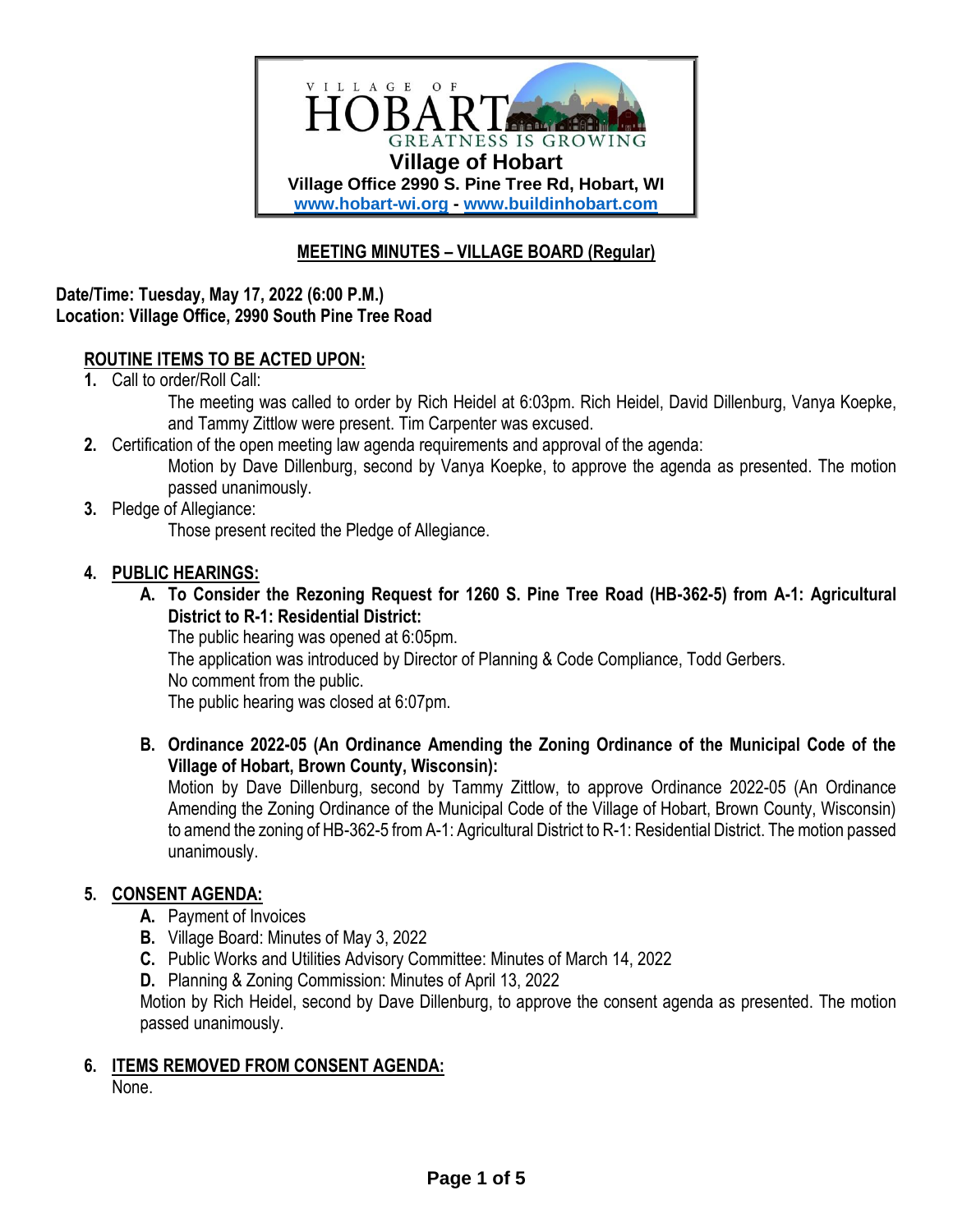# **7. CITIZEN COMMENTS, RESOLUTIONS, AND PRESENTATIONS:**

John Mahan – 1035 Butternut Lane – Requesting change of current ordinance prohibiting constricting snakes. BJ – 3118 Pioneer Drive – Requesting a wheelchair accessible porta-potty.

**A. Swearing in of Randy Radloff to the new Sergeant Position for the Hobart-Lawrence Police Department:**

Captain Renkas provided Officer Radloff's background qualifications and presented him to the Village Board. Village Clerk, Erica Berger, swore in Officer Radloff as a Sergeant for the Hobart-Lawrence Police Department.

## **B. 2021 Audit Presentation:**

Aaron Kramer (Village Administrator), Elizabeth McMasters (Clifton Larsen Allen), and Brian Ruechel (Hobart Financial Consultant) presented the final 2021 audit.

## **C. 2021 Audit Approval:**

Motion by Rich Heidel, second by Vanya Koepke, to approve the 2021 Financial Statements as presented by roll call vote. Dave Dillenburg, aye; Rich Heidel, aye; Vanya Koepke, aye; Tammy Zittlow, aye. The motion passed unanimously.

## **8. VILLAGE ADMINISTRATOR'S REPORT/COMMUNICATIONS:**

## **A. 2022-2023 Liquor Licenses:**

The Village Board was provided a list of applicants for beer, liquor, and cigarette licenses for the 2022-2023 license year. These will be presented to the board for action at the June 21<sup>st</sup> board meeting.

## **B. Investment of 2022 General Obligation Proceeds:**

The Village Board was provided an estimate of interest earnings from the recent investment of the 2022 General Obligation proceeds.

#### **9. COMMITTEE REPORTS AND ACTIONS:**

#### **A. Consider Final Plat for North Autumn Joy Subdivision, HB-362-5 (1260 S Pine Tree Road):**

Motion by Dave Dillenburg, second by Rich Heidel, to approve a 7 lot CSM separating HB-362-5 into 6 new single-family lots and 1 new out lot as presented with the following conditions:

1. Payment of the Park Fee of \$1800.00 (\$300.00 per lot, excluding existing developed lot and outlot) The motion passed unanimously.

**B. Consider Preliminary and Final Plat for South Autumn Joy Subdivision, HB-362 (1244 S Pine Tree Road):**

Motion by Rich Heidel, second by Vanya Koepke, to approve the preliminary and final 7-lot plat for the South Autumn Joy Subdivision (HB-362) as presented with the following conditions:

- 1. Securing the necessary rezoning of the parcel and newly proposed lots.
- 2. Payment of the Park Fee of \$1800.00 (\$300.00 per new lot)
- 3. Any changes or modifications during the drafting and recording of the final plat will be required to come back for review and approval at a later meeting.

The motion passed unanimously.

#### **C. Consider 4-Lot CSM for HB-314 (522 Orlando Drive):**

Motion by Dave Dillenburg, second by Vanya Koepke, 4-Lot CSM at HB-314 (522 Orlando Drive) as presented with the following conditions:

- 1. Securing the necessary rezoning of the proposed Lots 1 & 2 of the submitted CSM.
- 2. Payment of the Park fee of \$900.00 (\$300 per new lot)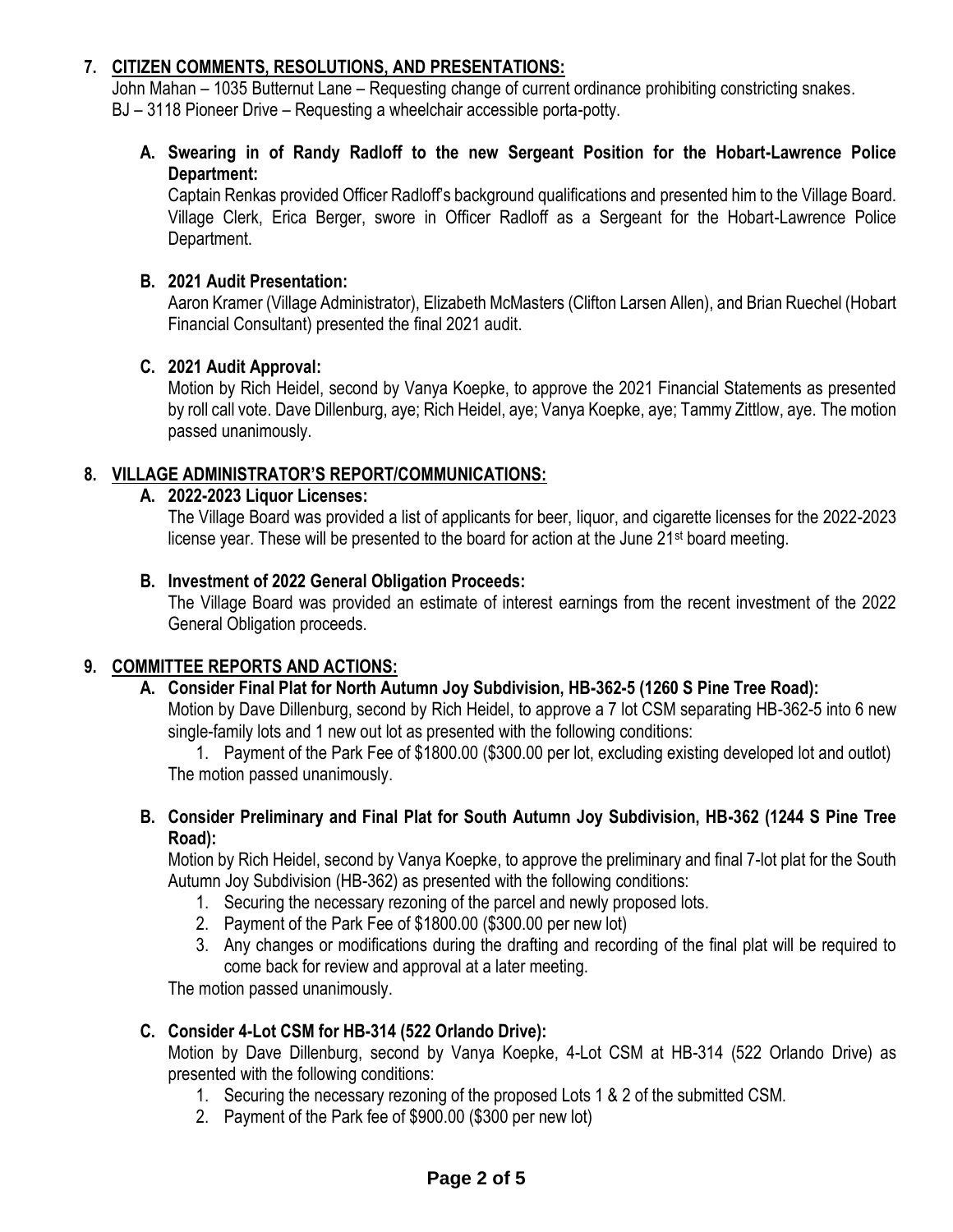3. Approval of a Conditional Use Permit for continuation of religious institution on proposed Lot 1 of submitted CSM.

The motion passed unanimously.

# **D. Drainage Concern, Options, and Cost at 1074 Riverdale Drive:**

Motion by Rich Heidel, second by Tammy Zittlow, to approve the expenditure not to exceed \$18,500 to install catch basin and storm lateral at 1074 Riverdale Drive and to award the project to Directional Drilling Services, Inc. The motion passed unanimously.

# **E. Drainage Concern, Options, and Cost on Ponce De Leon Blvd:**

Motion by Rich Heidel, second by Vanya Koepke, to suspend the rules and open the meeting to the public at 7:13pm. The motion passed unanimously.

Michelle Rehn – 1782 Berkshire Drive – Disagrees with the determination of the Public Works and Utilities Advisory Committee.

Mark Vandenhouten – 1031 Heyerdahl Heights – Disagrees with the determination of the Public Works and Utilities Advisory Committee.

Motion by Rich Heidel, second by Vanya Koepke, to return the meeting to normal order at 7:55pm. The motion passed unanimously.

Motion by Vanya Koepke to approve the expenditure not to exceed \$10,700 to install a storm sewer piping and catch basin. The motion was not seconded.

Motion by Rich Heidel, second by Vanya Koepke, to postpone the agenda item to the June 21st Village Board Agenda at which time the Village Staff will present a recommended plan and plan to implement correction. The motion passed unanimously.

# **F. Speed and Traffic Concerns on S Pine Tree Road:**

The Public Works and Utilities Advisory Committee recommends no change to the speed limit at this time following a speed and traffic count study. The Village will continue to monitor the street as further development is implemented in the immediate area.

## **G. Converting Old Fire Department Tender into Flatbed Truck for Public Works:**

Motion by Rich Heidel, second by Vanya, to approve the converting of the old fire department tender into a flatbed truck for the public works department with the cost not to exceed \$20,801 for the project to come from the public works equipment capital reserve fund. The motion passed unanimously.

## **10. OLD BUSINESS:**

#### **A. Ordinance 2022-04 (An Ordinance Amending the Zoning Ordinance of The Municipal Code of the Village of Hobart) to amend the Zoning of HB-550-3 (4758 Forest Rd) from A-1: Agricultural District to R-6: Multi-Family Residential District:**

Motion by Rich Heidel, second by Vanya Koepke, to suspend the rules and open the meeting to the public at 8:17pm. The motion passed unanimously.

Jennifer Koss – 4690 Forest Road – Comments on rural versus urban designations and opposition to the rezoning.

Patricia Salo – 4643 Forest Road – Questions on location of right-of-way acquisition in question and on status of traffic count studies.

Rhonda DeRuyter – 1079 Butternut Lane – Comments on traffic concerns from development.

Karl & Barb Schwiesow - 4689 Forest Road – Concerns with proposed development from the rezoning.

John Mahan – 1035 Butternut Lane – Expressed opposition to the multi-family designation.

Motion by Rich Heidel, second by Dave Dillenburg, to return to normal order at 8:51pm. The motion passed unanimously.

Motion by Vanya Koepke, second by Rich Heidel, to deny the rezoning request. The motion passed unanimously.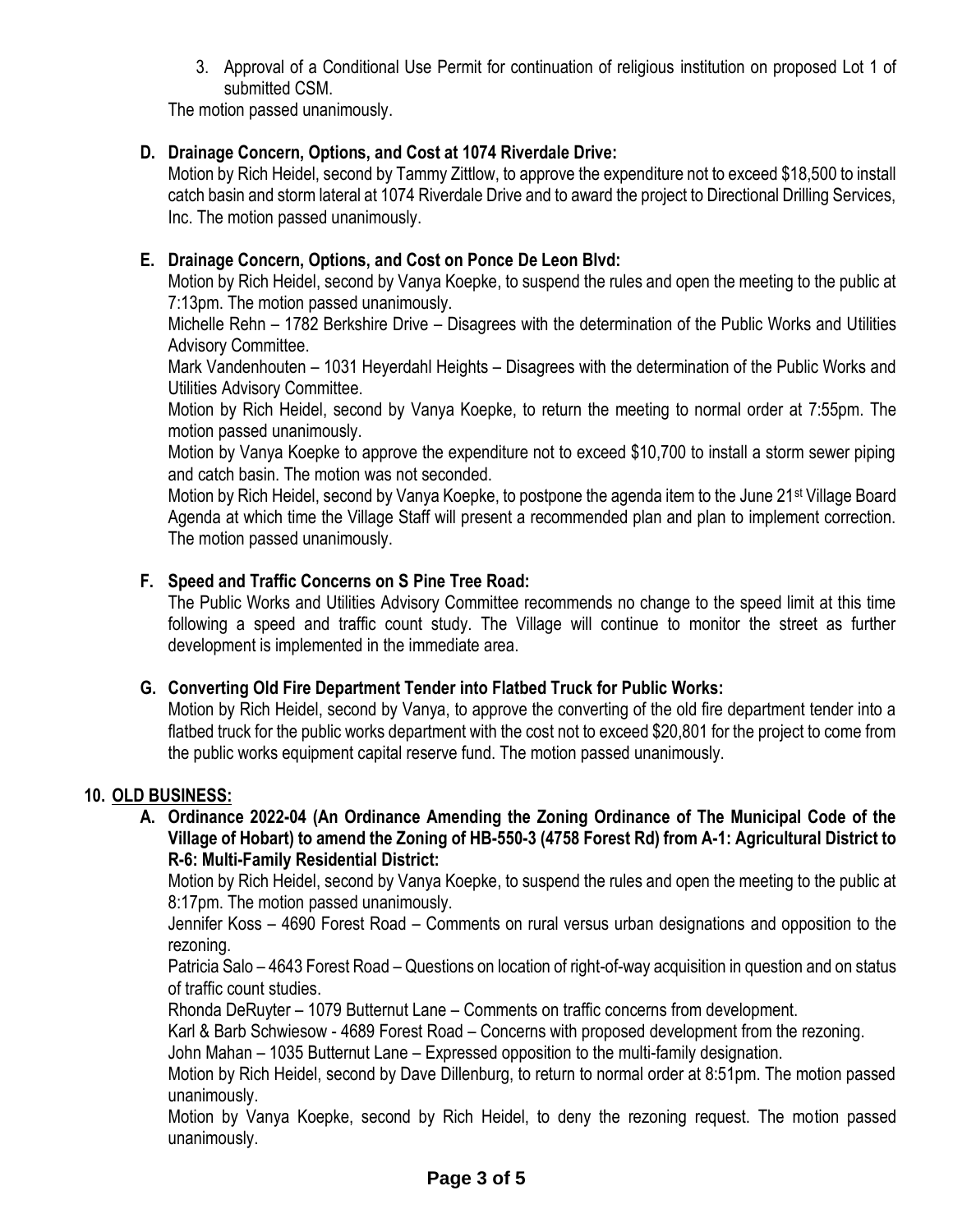**B. Ordinance 2022-06 (An Ordinance to Amend the Municipal Code of the Village of Hobart, Specifically Section 5 (Loud and unnecessary Noise Prohibited) of Chapter 221 (Peace and Good Order)):**

Motion by Rich Heidel, second by Dave Dillenburg, to suspend the rules and open the meeting to the public at 9:07pm.

The board recognized the statement that was emailed in by the Hieronimczaks.

Mike Lenarduzzi spoke on behalf of D2's restaurant and the lack of public presence during the planning stages of the restaurant and the measures the developers took to alleviate the negative impacts to the community. He requested the end time on Friday and Saturday to be 11:00pm.

Motion by Rich Heidel, second by Tammy Zittlow, to approve Ordinance 2022-06 (An Ordinance to Amend the Municipal Code of the Village of Hobart, Specifically Section 5 (Loud and unnecessary Noise Prohibited) of Chapter 221 (Peace and Good Order)) with the following modifications:

1. Section 1 (B) ending hours to be as follows: Sunday – Thursday 10:00pm; Friday and Saturday 11:00pm.

The motion passed unanimously.

**C. Ordinance 2022-07 (An Ordinance to Amend the Municipal Code of the Village of Hobart, Specifically Section 10 (Boards, Commissions, and Committees) of Chapter 5 (Administration of Government; Organization of Village)):**

Motion by Dave Dillenburg, second by Vanya Koepke, to approve Ordinance 2022-07 (An Ordinance to Amend the Municipal Code of the Village of Hobart, Specifically Section 10 (Boards, Commissions, and Committees) of Chapter 5 (Administration of Government; Organization of Village)) as presented. The motion passed unanimously.

## **11. NEW BUSINESS:**

**A. Establish a Public Hearing to Consider the Rezoning of HB-362 (1244 S Pine Tree Road) from A-1: Agricultural District to R-1: Residential District and R-2-R: Residential District:**

Motion by Rich Heidel, second by Vanya Koepke, to establish a public hearing to consider the rezoning of HB-362 (1244 S Pine Tree Road) from A-1: Agricultural District to R-1: Residential District and R-2-R: Residential District for June 21, 2022 at 6:00pm. The motion passed unanimously.

**B. Establish a Public Hearing to Consider Rezoning HB-314 (522 Orlando Drive) from R-2: Residential to ER: Estate Residential and R-2-R: Residential District:** 

Motion by Dave Dillenburg, second by Tammy Zittlow, to establish a public hearing to consider the rezoning of HB-314 (522 Orlando Drive) from R-2: Residential to ER: Estate Residential and R-2-R: Residential District for June 21, 2022 at 6:00pm. The motion passed unanimously.

**C. Establish a Public Hearing to Consider Modifications/Amendments to the Zoning Ordinance, Chapter 295, Section 295-187, Conditional Uses Pertaining to Religious Institutions:**

Motion by Rich Heidel, second by Vanya Koepke, to establish a public hearing to consider modifications/amendments to the zoning ordinance, Chapter 295, Section 295-187, Conditional Uses Pertaining to Religious Institutions for June 21, 2022 at 6:00pm. The motion passed unanimously.

**D. Establish a Public Hearing to Consider a CUP for a Religious Institution Located at HB-314 (522 Orlando Drive):**

Motion by Rich Heidel, second by Tammy Zittlow, to establish a public hearing to consider a CUP for a Religious Institution Located at HB-314 (522 Orlando Drive) for June 21, 2022 at 6:00pm. The motion passed unanimously.